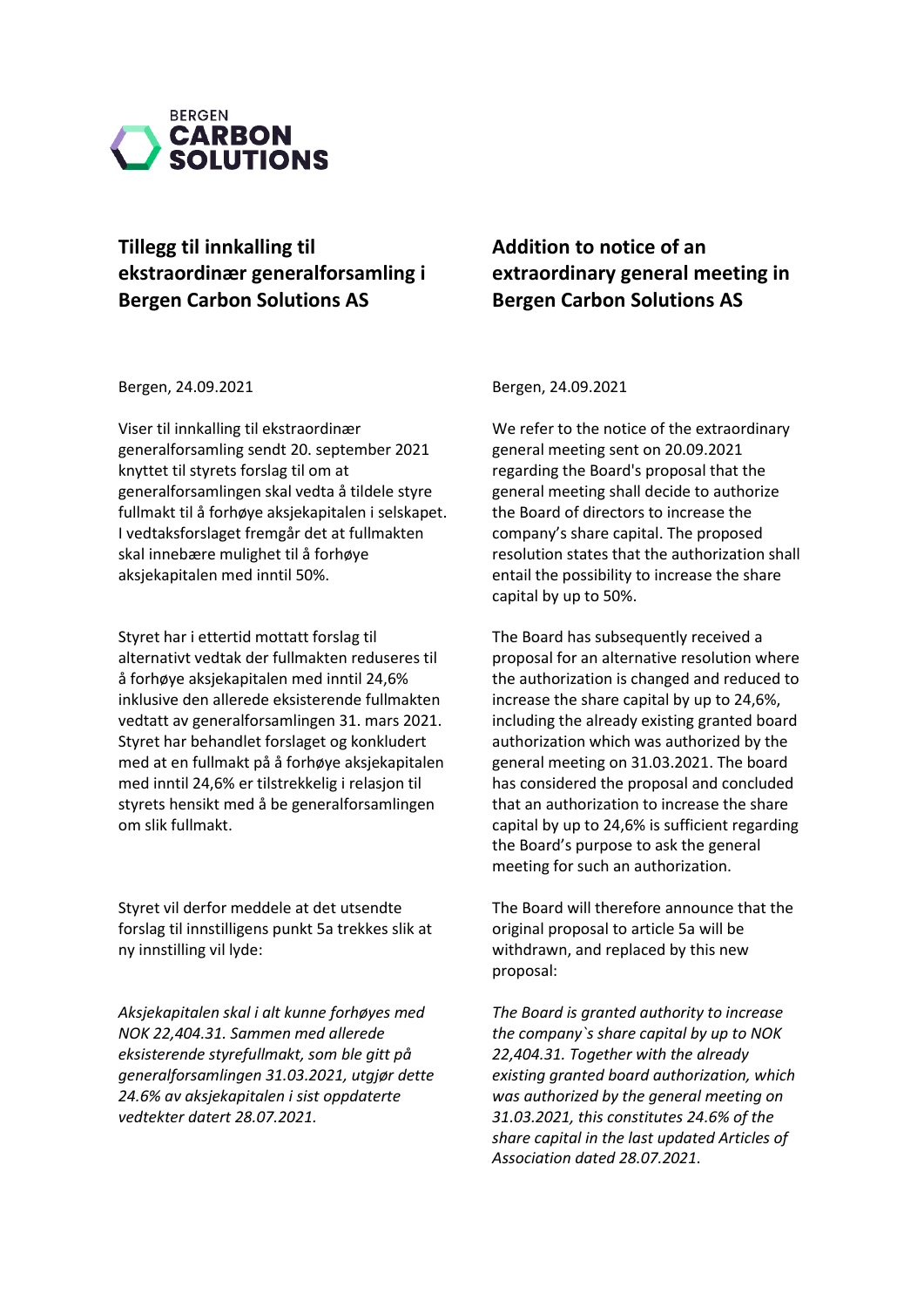*Fullmakten kan benyttes flere ganger innen den angitte rammen. Tegningskurs og andre tegningsvilkår fastsettes av styret innenfor rammene av denne fullmakten.*

Som tidligere nevnt er styrets hensikt å sikre selskapet kapitaltilgang på egnet tidspunkt og etablere ytterligere handlingsrom for selskapet, herunder gjennomføre strategiske investeringer. Selskapet arbeider med flere prosesser som kan føre til behovet for slik ytterligere kapital, og vil meddele dette når det blir relevant.

*The share capital increase may be effected through one or more directed share issues. The authorization entails that the company`s Board of Directors is granted authority to set the date, and to stipulate the subscription price for the new subscription.*

As previously mentioned, the Board's intention is to further develop the company and to ensure access to capital in order to take advantage of good business opportunities. This includes implementing strategic investments. The company is working on several processes that may lead to the need for such additional capital and will announce this when it becomes applicable.

### Vedlegg: Innspill om alternativt vedtak **Appendix: Proposal to changed resolution**

The English language version of this document is an office translation of the original Norwegian text. In case of discrepancies, the Norwegian text shall prevail.